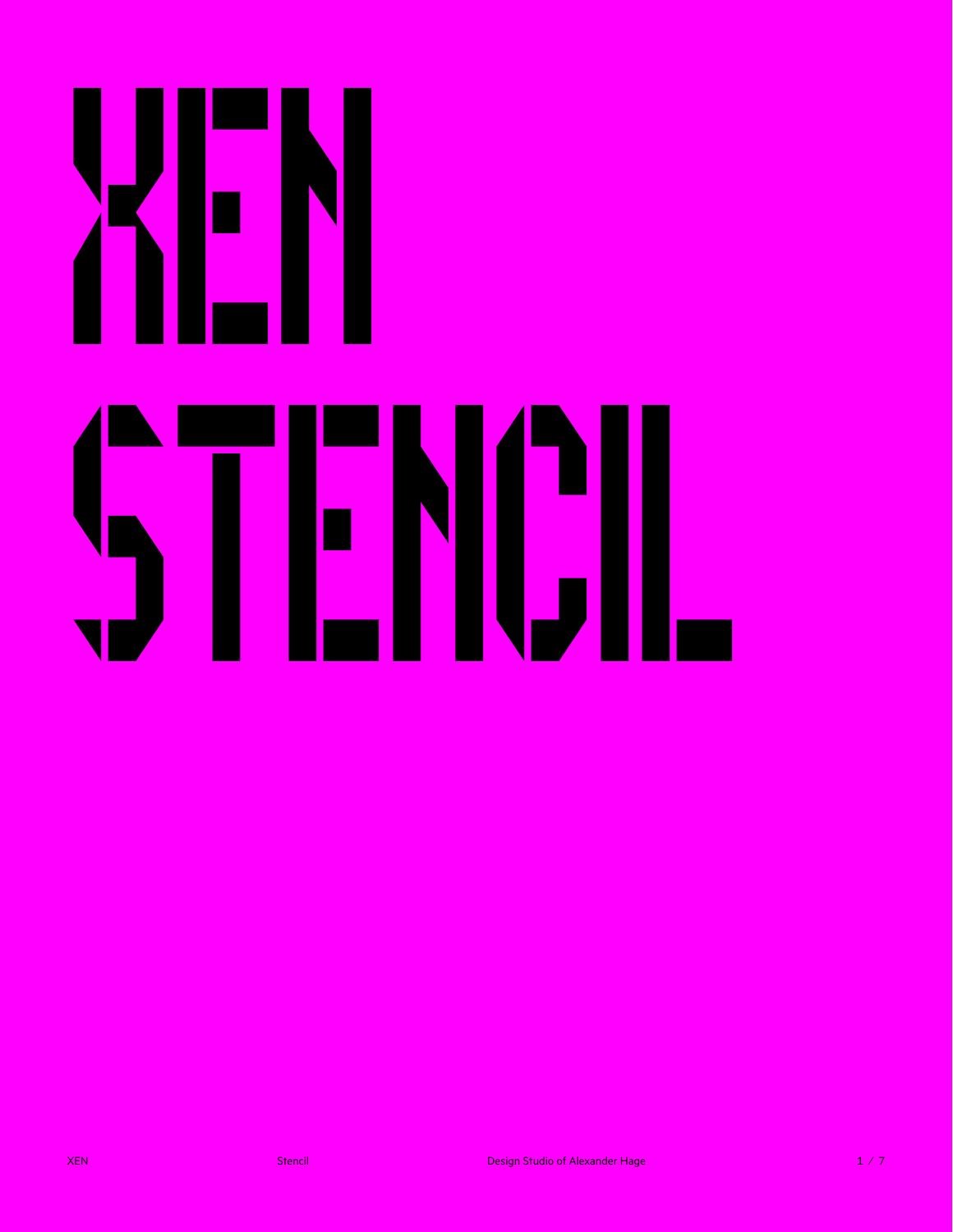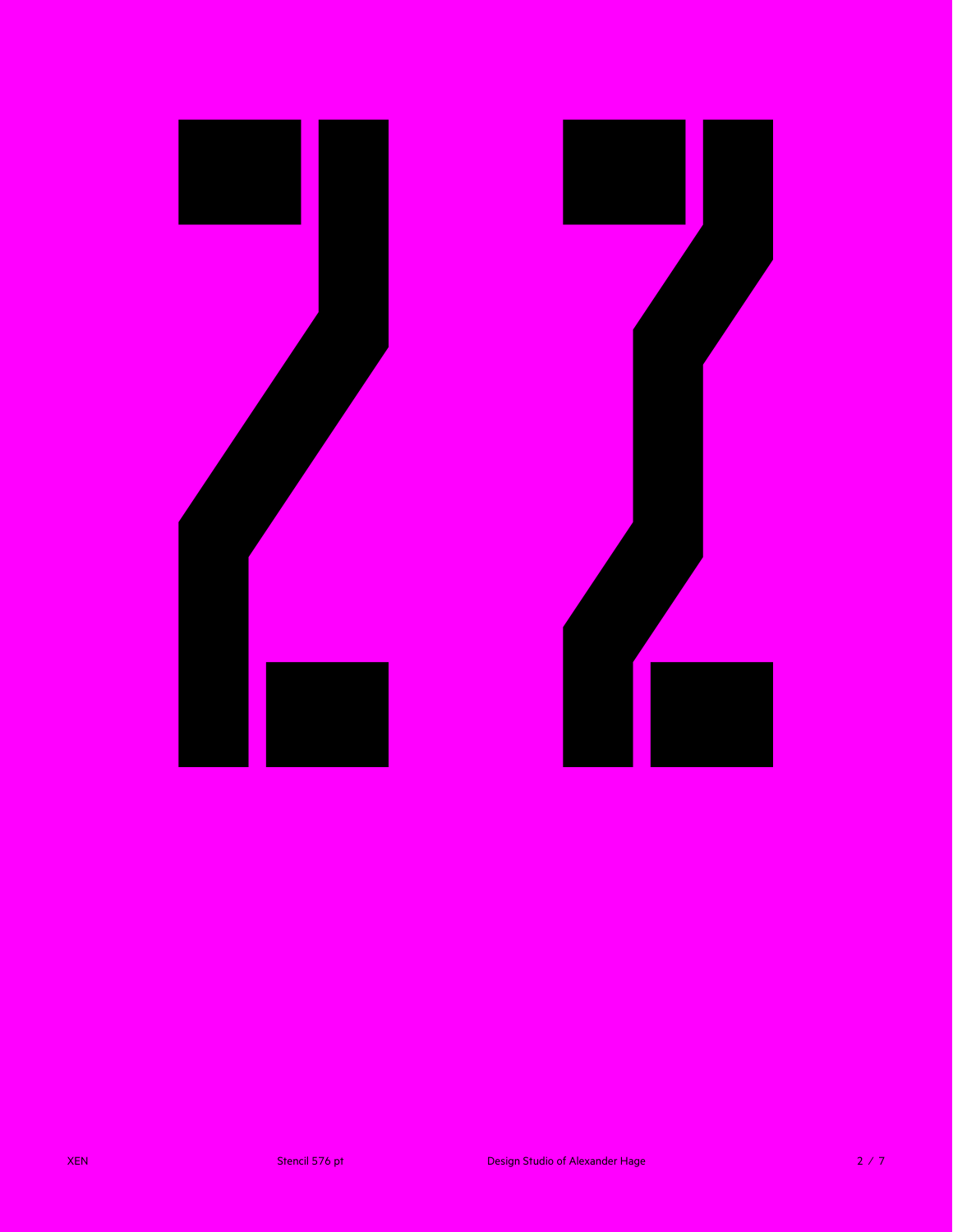



↑ NORTH

## Z NORTHEAST

## → **EAST**

### ↘ Southeast

### **↓ SOUTH**

#### Z SOUTHMEST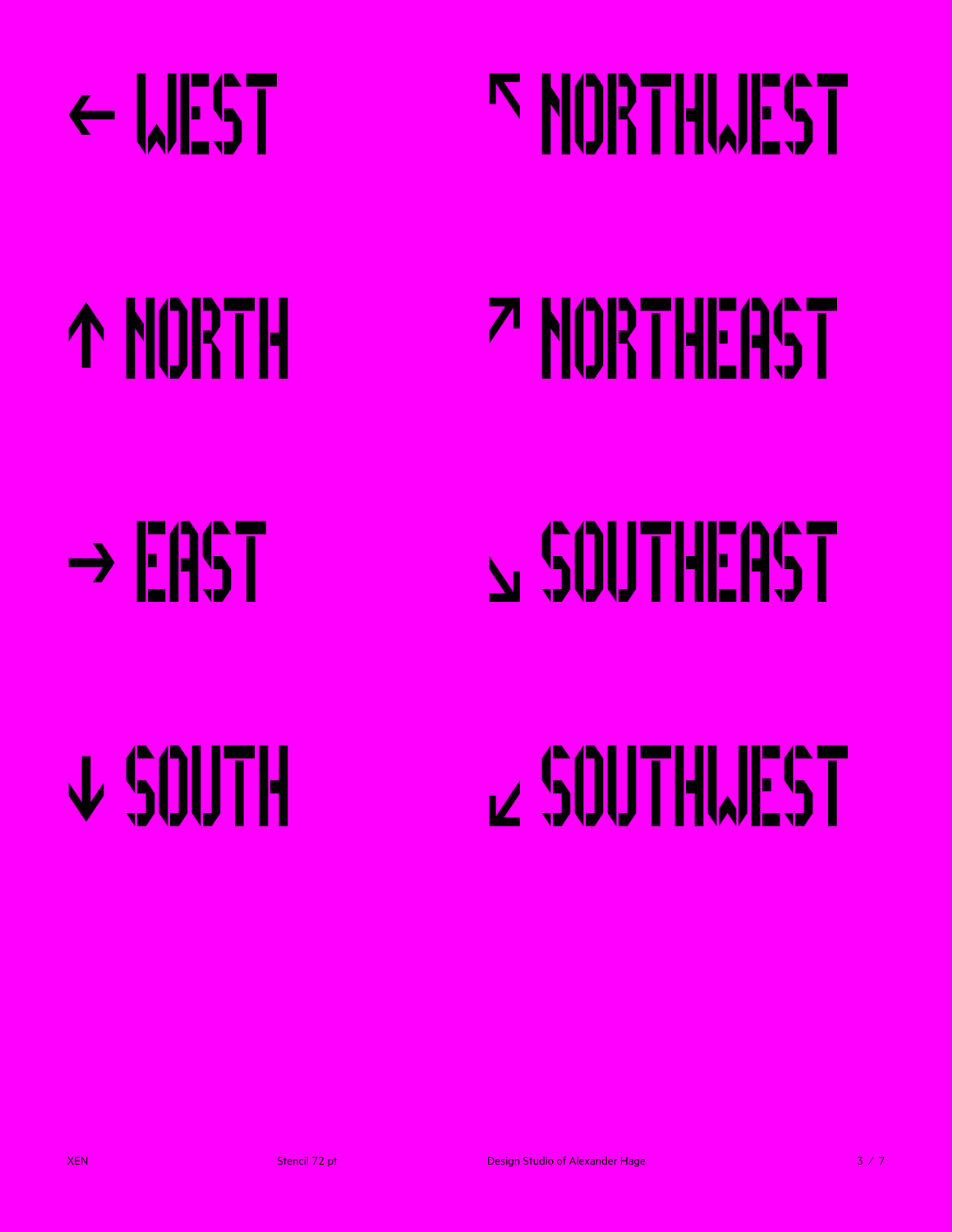Ursula K. Le Guin called this other utopianism "non-Euclidean" — a utopianism against capitalism, against colonization, and against power in all articulations. "If utopia is a place that does not exist, the way to get there is by the way that is not a way," she wrote, nearly forty years ago. "The nature of the utopia I am trying to describe is such that if it is to come, it must already exist." That is to say, the description was never the point. And getting there was never the point. This is not a utopianism of blueprints, plans, and programs, but a utopianism based in practice, methods, and experiments. It is a utopia that becomes more understandable through collective care and collective struggle.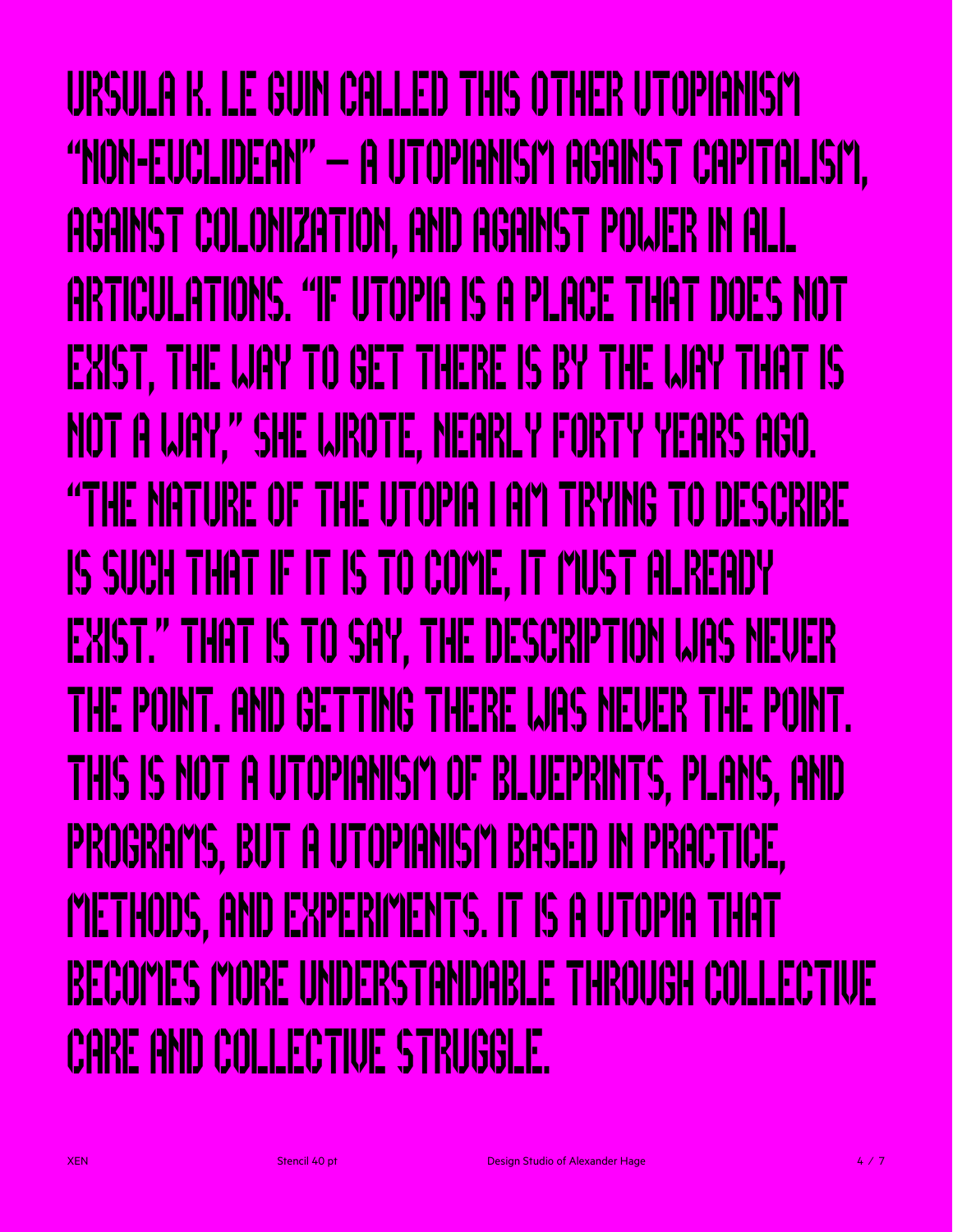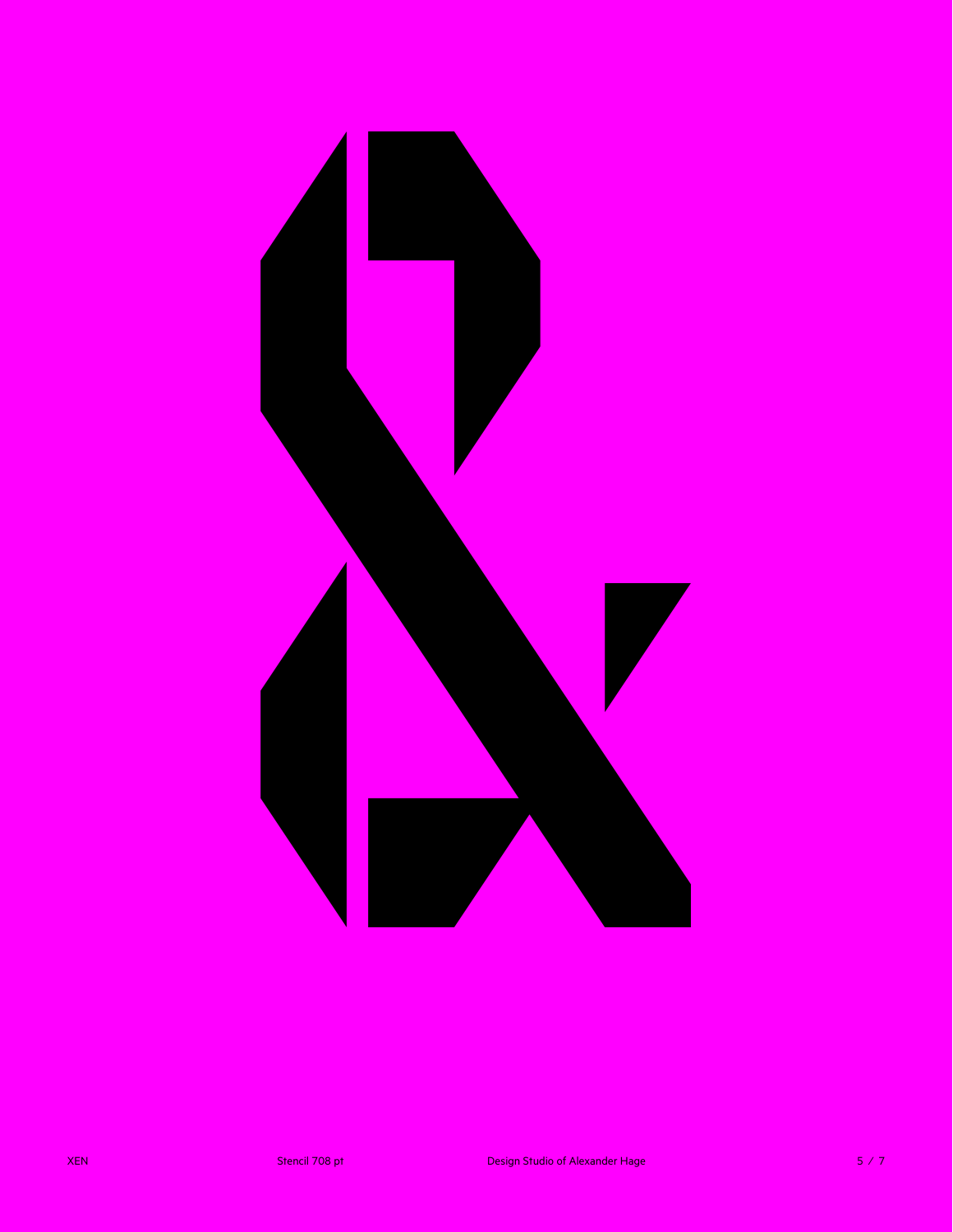